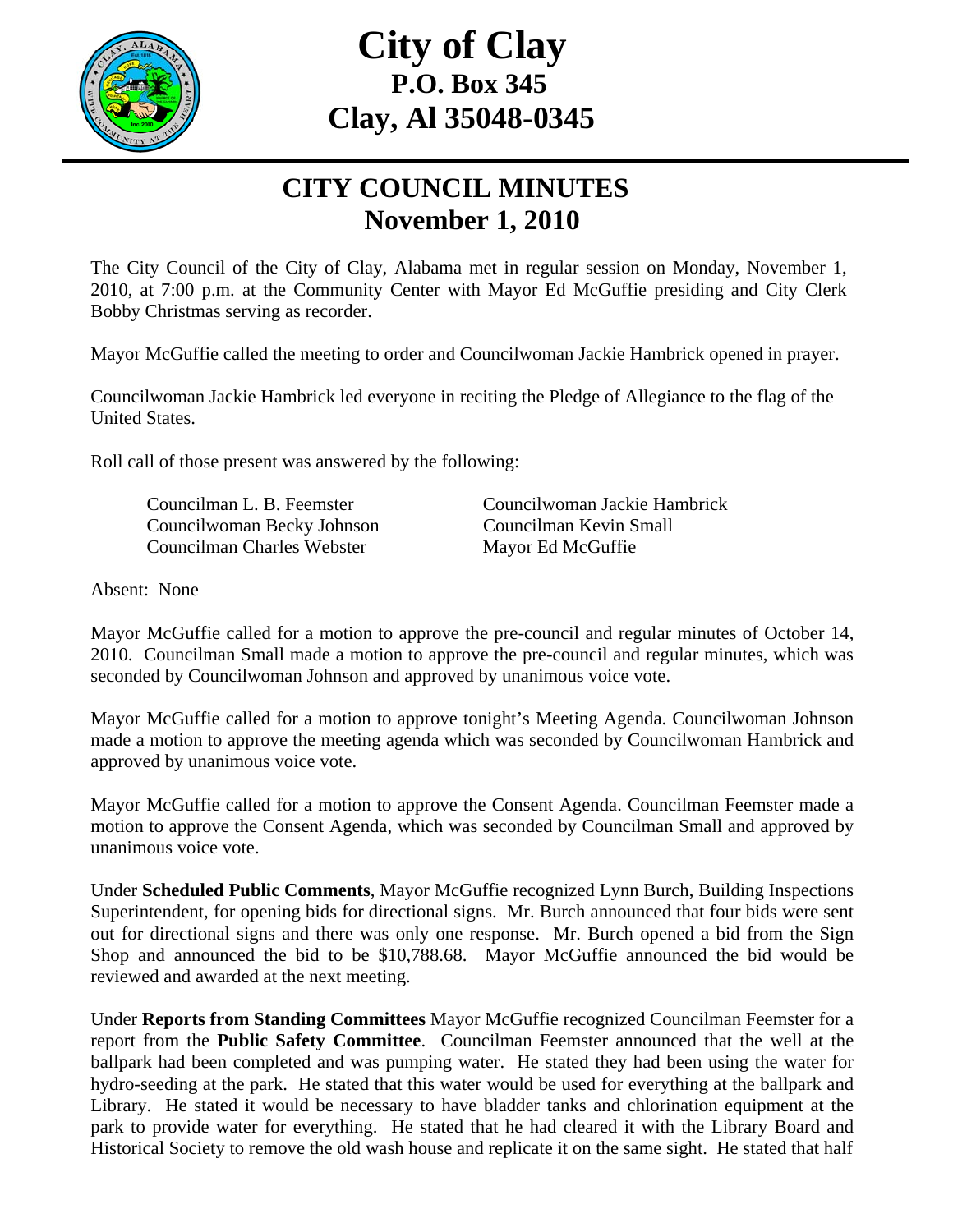

**City Council Meeting November 1, 2010 Page 2** 

of the building could be used for the bladder tanks and chlorination equipment and the other half could be used by the Library for storage. He stated they would like to replicate the well house in the same way as the wash house.

Councilwoman Hambrick was recognized for a report from the **Committee on Community Development, Environmental, Historical, Library and Seniors**. Councilwoman Hambrick reported that the grant requested for the tree project on Deerfoot Parkway was not approved for the City. She stated the City would go forward with planting trees on Deerfoot Parkway and that over \$4,500 had been received from donations. She stated donations could still be made toward this project and thanked Ms. Pat Feemster for her hard work on this project.

Councilwoman Hambrick encouraged businesses, organizations, clubs, boys and girl scouts, churches and everyone else to participate in the Christmas Parade scheduled for the second Saturday in December at 3:00 p.m. Also, she announced that the Christmas tree lighting would be the first Saturday in December at 6:00 p.m.

Under **Committee on Annexation, Business, Census, Planning & Zoning and Schools**, Councilwoman Johnson read a letter from Clay Elementary School thanking the City for the contribution toward a computer cart for their Computer Lab.

Councilwoman Johnson reported the following rates of participation for citizens returning their Census forms into the Census Bureau: Alabama 72%; Jefferson County 74% and Clay 78%. She reported that the final census report was due to the President by December 31 and we would get this report after that.

Councilwoman Johnson reported that the School Committee has set the second Monday of each month at  $6:00$  p.m. for their meetings.

Under the **Committee on Building Inspections, Sanitation, Streets and Utilities** Councilman Small reported that he had been working through the Alabama Department of Transportation to find the right person to get Clay put on the exit signs on Interstate 59. Also, he reported that the Public Works personnel were working on decorations for the upcoming holidays.

Councilman Webster was recognized for a report from the **Parks and Recreation Committee**. Councilman Webster announced that the Park Board had interviewed four landscaping architect firms to design a master plan for Cosby Lake. He stated that the Park Board recommended that the city employ Nimrod Long Architects at a fee of \$5,500 for the master plan and \$500 each for grant writing. Councilman Webster made a motion to suspend the council imposed bid limit of \$5,000 and approve the Park Boards recommendation to employ Nimrod Long Architects at a fee of \$5,500 for the master plan and \$500 per application for grant writing. He stated all request for grant writing would be approved in advance by the City Council. Councilwoman Hambrick seconded the motion which was approved by a unanimous voice vote.

Councilman Webster made a motion to approve the Park Board members listed below with their terms of service as listed: David Feemster – November 15, 2014; Scott Watkins – November 15, 2014; Jeff Cole – November 15, 2012; and Ben Thackerson – November 15, 2011. Councilman Feemster seconded the motion which was approved by a unanimous voice vote.

Councilman Webster announced there was one vacancy due to the resignation of Ms. Donna Key whose term expires November 11, 2012. He stated he would like to send out notices for someone to fill this position.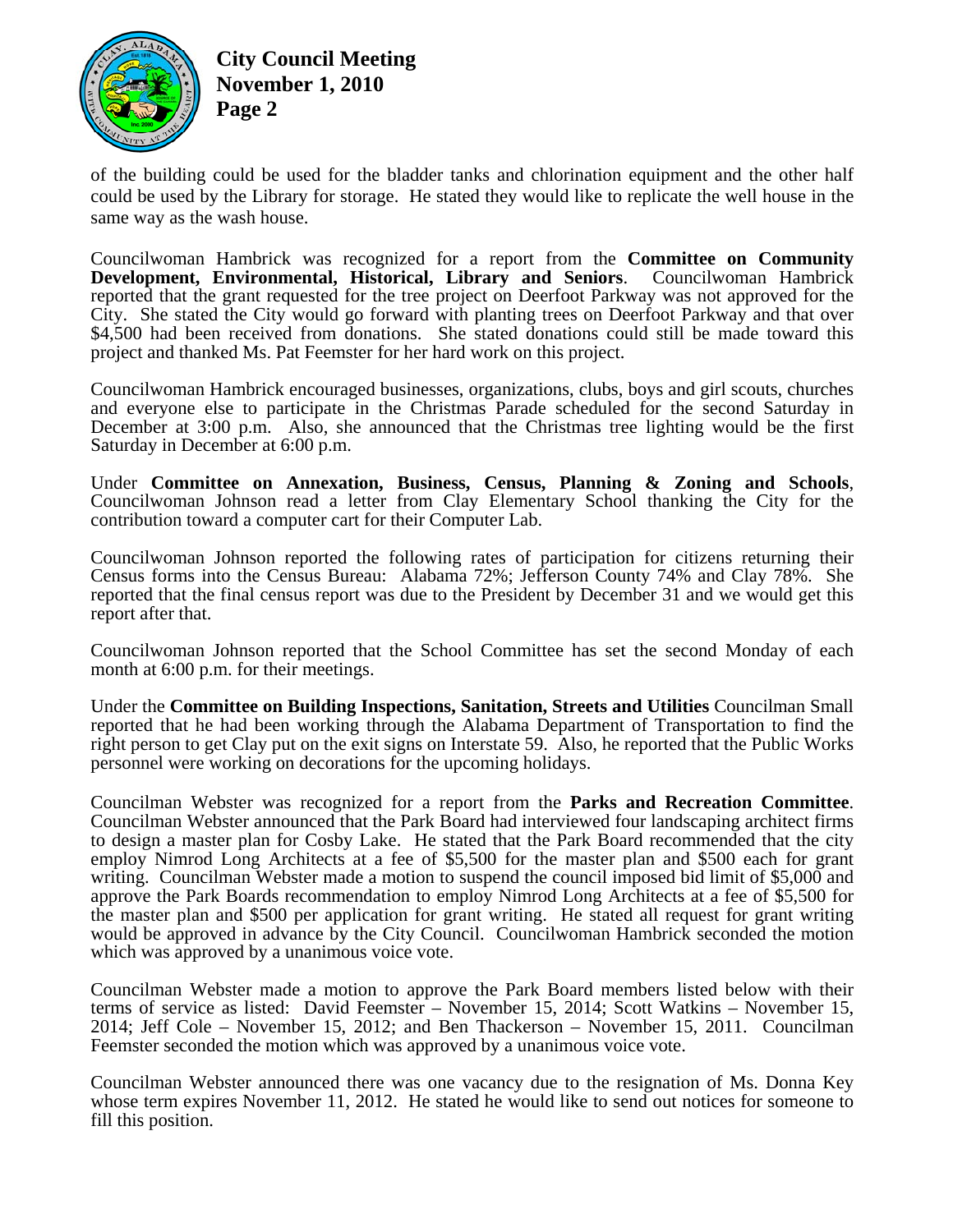

**City Council Meeting November 1, 2010 Page 3**

Under the **Committee on Finance and Ordinances,** the Mayor had nothing to report.

Under **Reading of Petitions, Applications, Complaints, Appeals, Communications, etc.** Mayor McGuffie announced there was nothing to report.

Under the **City Clerk's Report**, City Clerk Bobby Christmas reported on the balances in the 4 & 5 Cent Gasoline Fund =  $$70,153.04$ ; 7 Cent Gasoline Fund =  $$28,975.51$ ; AmFund Account =  $$720,986.32$ ; Capital Improvement Fund =  $$18,676.00$ ; Concession Stand =  $$5,483.92$ ; Contractors Bond =  $$43,322.92$ ; General Fund =  $$455,010.81$ ; Library Fund =  $$9,427.95$ ; and Senior Citizens Fund =  $$3,515.85$ .

Under **Resolutions, Ordinances, Orders and Other Business** Mayor McGuffie called for a motion to enter into Unanimous Consent. Councilman Small made a motion to suspend the regular rules of order and enter into Unanimous Consent which was seconded by Councilwoman Johnson.

That the motion was put before the Council and a roll call vote was conducted with the results as follows:

Yeas: Council members Feemster, Hambrick, Johnson, Small, Webster and Mayor McGuffie

Nays: None

Mayor McGuffie introduced Resolution 2010 – 36, A Resolution Designating Meeting Times for the City Council for Calendar Year 2011; which was read by City Clerk Bobby Christmas.

Councilman Webster made a motion to approve Resolution 2010 – 36 which was seconded by Councilman Feemster.

That the motion was put before the Council and a roll call vote was conducted with the results as follows:

Yeas: Council members Feemster, Hambrick, Johnson, Small, Webster and Mayor McGuffie

Nays: None

Mayor McGuffie introduced Resolution 2010 – 37, A Resolution Designating Meeting Times for the Planning and Zoning Commission for Calendar Year 2011; which was read by City Clerk Bobby Christmas.

Councilman Small made a motion to approve Resolution  $2010 - 37$  which was seconded by Councilwoman Johnson.

That the motion was put before the Council and a roll call vote was conducted with the results as follows:

Yeas: Council members Feemster, Hambrick, Johnson, Small, Webster and Mayor McGuffie